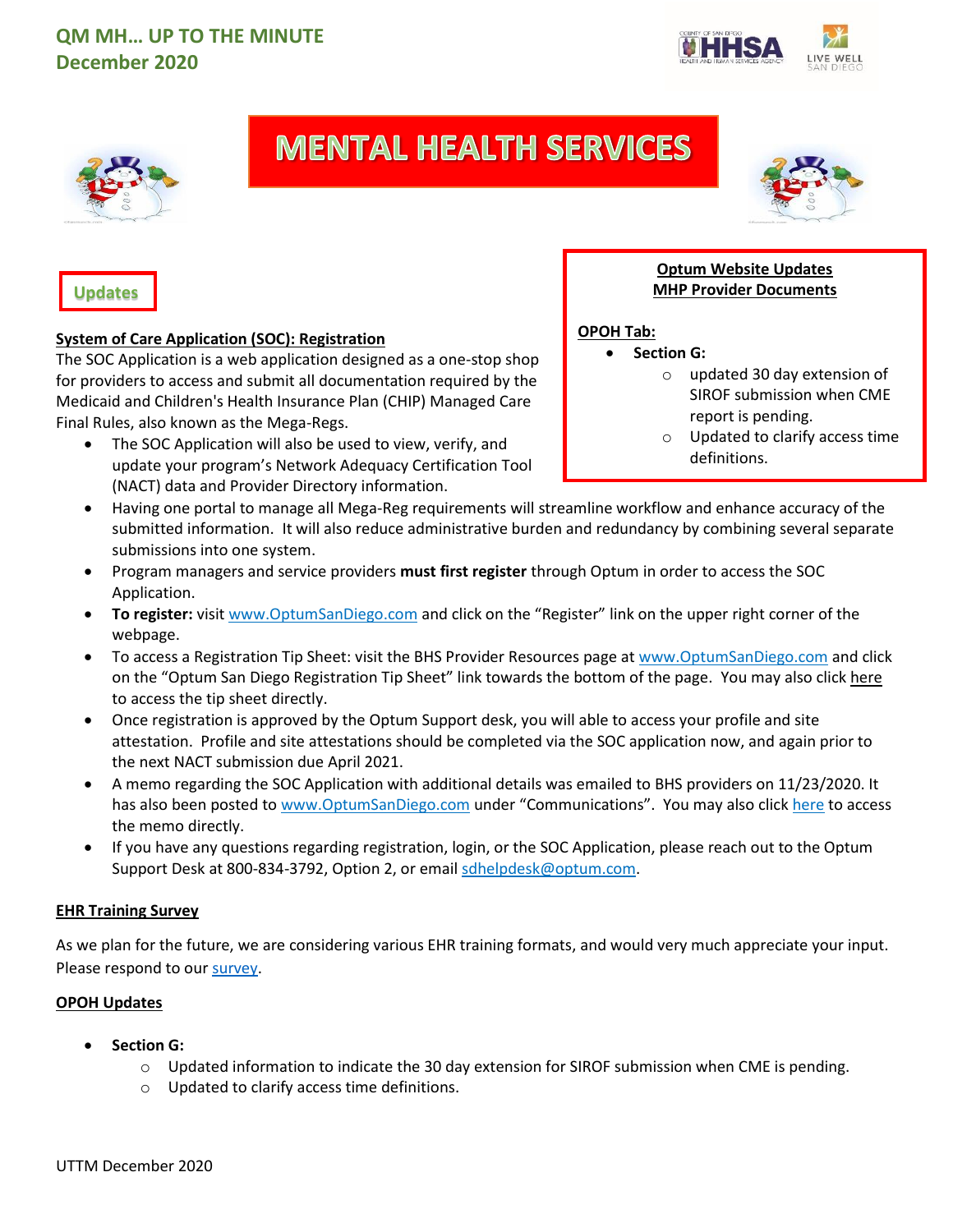

### **Welcome Our New QM Specialist!**

**BHS QM Team welcomes Michelle Hemmings, Psy.D.!** Michelle joined BHS in November 2020, bringing her experience as a Program Manager with Palomar Health in both Inpatient and Outpatient Behavioral Health settings. Michelle has extensive experience with Utilization Review, working for several private sector companies, as well as with Quality Review, working for Optum as a TERM Team Psychologist. Michelle's past clinical experience includes working as a Clinical Supervisor for Heritage Clinic (an FSP program for Older Adults) and Manager of the Therapeutic Behavioral Services Program at Mental Health Systems. When not working on QM matters, Michelle enjoys spending her time with her family and pets, going to the beach, and swimming! You can find Michelle at [Michelle.Hemmings@SDCounty.ca.gov](mailto:Michelle.Hemmings@SDCounty.ca.gov)

**Knowledge Sharing**

### **Effective Jan 1, 2021: New Laws Regarding Security Prescription Form Requirements and CURES Reporting:**

Starting January 1, 2021[, California](https://leginfo.legislature.ca.gov/faces/codes_displaySection.xhtml?lawCode=HSC§ionNum=11162.1.) state law requires 15 elements to appear on California Security Prescription Forms.

State law also requires California Security Prescription Forms to be produced by printers licensed by the California Department of Justice's [California Security Prescription Printers Program.](https://oag.ca.gov/security-printers) Beginning January 1, 2021, the only California controlled substances prescription forms that will remain valid and acceptable by pharmacies will be those possessing a 12 character serial number and corresponding barcode compliant with the requirements introduced in Assembly Bill 149.

California-approved security printers have been issuing these prescription pads since the beginning of 2020. **Starting January 1, 2021, except for [limited emergency situations,](https://urldefense.proofpoint.com/v2/url?u=http-3A__leginfo.legislature.ca.gov_faces_codes-5FdisplaySection.xhtml-3FsectionNum-3D11167-26lawCode-3DHSC&d=DwMFAg&c=LHIwbLRMLqgNuqr1uGLfTA&r=m0XGsz-UuCFbCgGJgUgQjOKnqH8L41kR4fgpo3op15Q&m=5Wom31mgxq2u1xx3_fgfMW052qZ8ujfgII2onPBvRpo&s=E5mkX2_Ab-5ozeSPXfkKfUXfu-n-NU1IYYWC_LK4dyI&e=) pharmacists will be unable to fill a controlled substances prescription that is not on a compliant form.**

The new security form requirements are specified [in Health and Safety Code \(HSC\) section 11162.1,](https://leginfo.legislature.ca.gov/faces/codes_displaySection.xhtml?lawCode=HSC§ionNum=11162.1.) which was enacted by **AB 149** (Cooper, Chapter 4, Statutes of 2019).

For more information about these requirements, please review the following bulletin, which has been jointly released by the California Department of Justice and the California Department of Consumer Affairs: AB 149 – [New Requirements](https://oag.ca.gov/sites/all/files/agweb/pdfs/pdmp/ab149-joint-statement.pdf)  [for Rx Forms.](https://oag.ca.gov/sites/all/files/agweb/pdfs/pdmp/ab149-joint-statement.pdf)

### **Reminder! SIR and SIROF forms updated to Form Fill versions**

The Serious Incident Report (SIR) and Serious Incident Report of Findings (SIROF) have been updated to be Form Fill, which allows for more documentation room. **The current forms can be found on the "Forms" tab on the Optum website and are dated 10/5/20.** Additionally, the following changes have been made to the forms

- Addition of the following incident types:
	- o "the event has resulted in death on program's premises"
	- o "the event has resulted in serious physical injury on program's premises."
	- o "the event is associated with a significant adverse deviation from the usual process for providing behavioral health care"
- Item 14 changed to state "which may require hospitalization"
- The requirement of a wet signature has been removed from both forms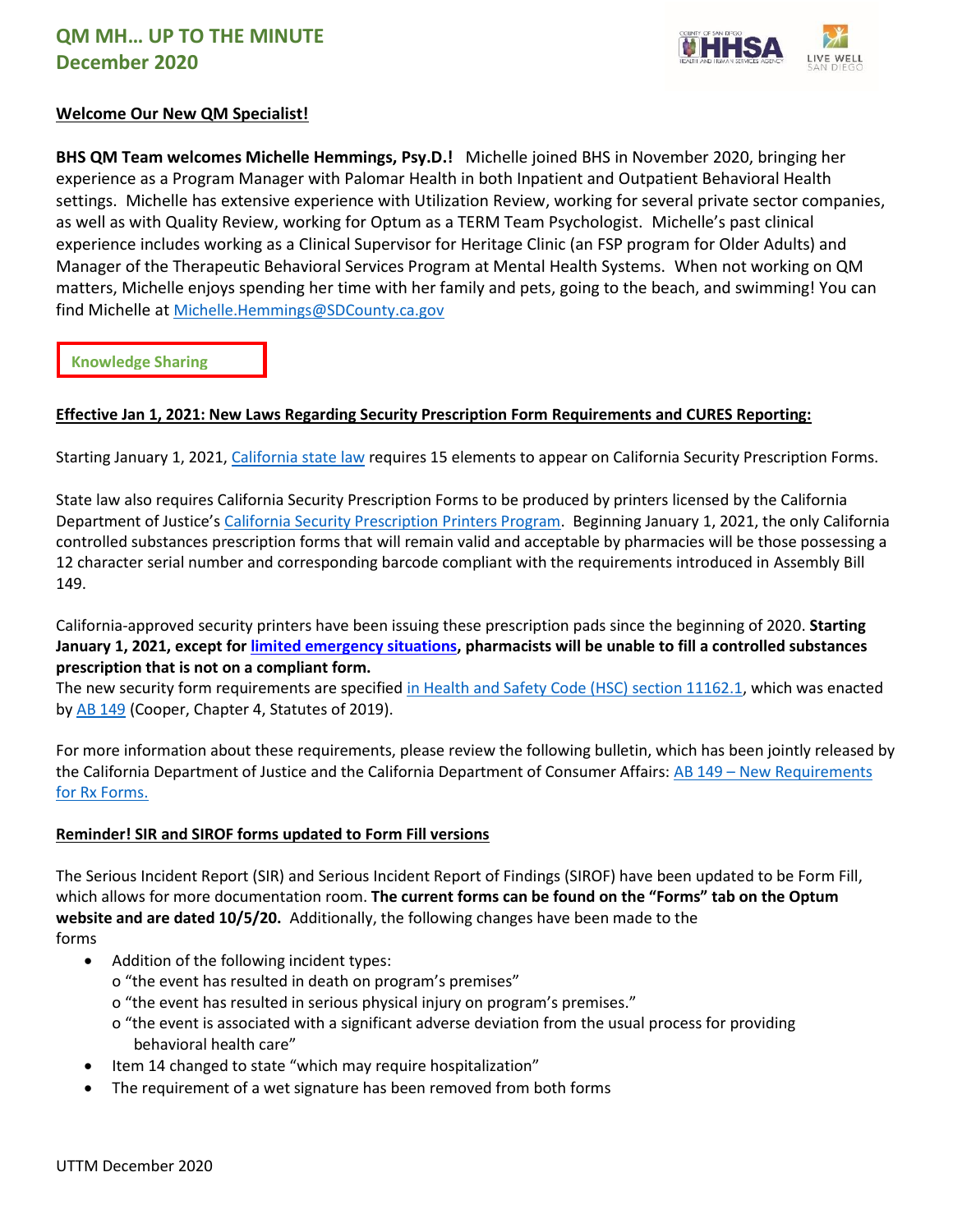

When calling in an incident to the SIR line, be sure to indicate the **date the incident occurred**, the **date program was informed of the incident** and the **client CCBH number**.

**If the incident is a Level One incident, please provide detailed information regarding the incident**. If the incident occurred in the media, indicate the media link.

### **SIROF Extensions**

- In the event a program is awaiting final cause of death determination from the CME report, the program may be granted an additional 30 days to complete the SIROF.
- If you need an extension, please reach out via QIMatters and the request will be processed.

### **Emailing Serious Incident Reports (SIRs)**

When emailing Serious Incident Reports (SIRs), programs are to ensure documents are sent via **secure email encryption** in order avoid the risk of a privacy breach. (\*Programs also have the option to submit their SIR's via secure fax to 619- 236-1953.)

- Programs that have partnered with the County to establish a secured email connection "tunnel" (TLS), emails will automatically be encrypted in transit and no additional action would need to be taken by the provider.
- If the provider is unable to confirm their program's participation in TLS email encryption or for programs not participating in TLS encryption, the provider must ensure that their email account is set up with email encryption to send an encrypted email when submitting their SIR document(s).

Providers are encouraged to reach out to their Program Manager and/or their Program IT for any questions regarding their participation in County TLS Email Encryption or email encryption options.

**QI Matters Frequently Asked Questions** 

**Q.** When is a Discharge Summary required in to be completed in CCBH versus a Discharge Note?

**A.** A Discharge Summary is required to be completed when the client has received 5 or more direct client contact services. If they have received 4 or less direct client contact services, then a Discharge Note is sufficient.

**Management Information Systems (MIS)**

### **MIS Questions?**

MIS manages all things related to the system, including authorizations for all trainings/skills assessments/reactivations, account management. Our email is: [MISHelpDesk.HHSA@sdcounty.ca.gov](mailto:MISHelpDesk.HHSA@sdcounty.ca.gov)

### **Cerner Reminder**

For questions regarding Cerner products or functions, please call or email the Optum Support Desk at 800-834-3792 or email **SDHelpdesk@optum.com.** Please do not call Cerner directly!

### **Training and Events**

**Support Partners Documentation Training: Tuesday, December 22, 2020** scheduled from 9:00AM to 12:00PM. This training will be held online, via WebEx. Further instructions will be provided upon registration.

• This training is specifically designed for Support Partners – Adult Peer, Child/Youth & Parent Partners and Employment Specialists who bill Medi-Cal. Covered objectives: service codes, documenting notes to acceptable Medical Necessity standards, non-billable direct client services that may not be claimed to Medi-Cal.

UTTM December 2020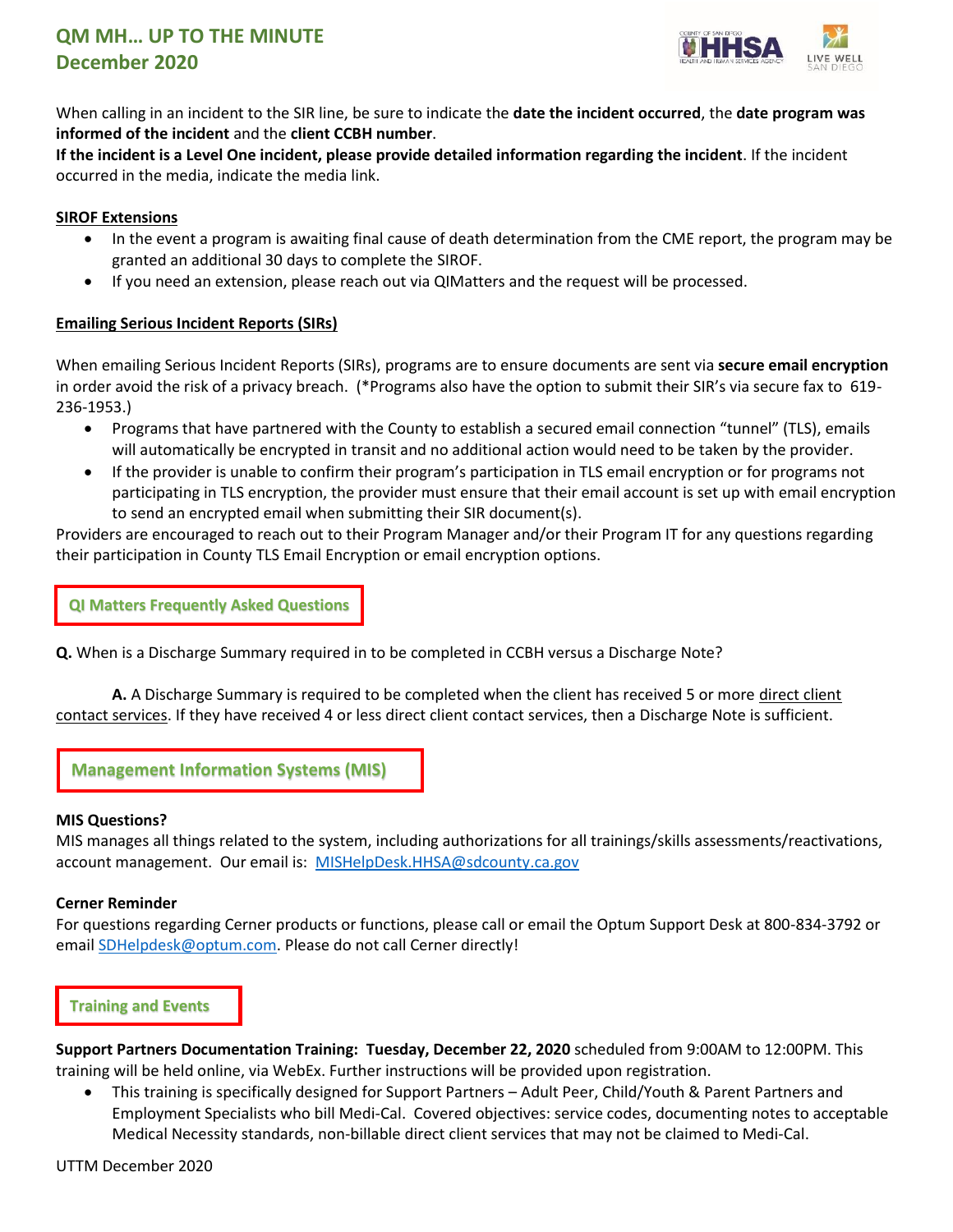

**Quality Improvement Partners (QIP) Meeting**: Tuesday, **December 15, 2020** from **2:00p – 4:00p** via Webex**. Important information regarding training registrations**:

- Please be aware when registering for required or popular trainings, either with the county or a contracted trainer, there may be a waiting list.
- When registered for a training, please be sure to **cancel within 24 hours of the training if you are unable to attend**. This allows those on a wait list the opportunity to attend. **Program Managers will be informed of no shows to the trainings**.
- If registered for a training series, please be aware that attendance for all dates in the series are required to obtain certification, CEU's or credit for the training.
- **When registering for a training please include the name of your program manager**.
- We appreciate your assistance with following these guidelines as we work together to ensure the training of our entire system of care.

If you have any questions, or if you are having difficulty with registration, please reply to this email or contact **[BHS-](mailto:BHS-QITraining.HHSA@sdcounty.ca.gov)[QITraining.HHSA@sdcounty.ca.gov](mailto:BHS-QITraining.HHSA@sdcounty.ca.gov)**. We hope to see you there.

### **CCBH Training UPDATE!**

- Optum has transitioned to a **fully virtual training format**, thus eliminating travel and allowing for expanded registration.
- Continue to enroll through [www.regpacks.com/Optum.](http://www.regpacks.com/Optum)
- Most courses include a video tutorial which orients attendees to training and illustrates successful completion of the practice exercises. Video tutorials are available at <https://www.optumsandiego.com/content/SanDiego/sandiego/en/county-staff---providers/orgpublicdocs.html> under the Training tab.
- The courses which do not yet include a video tutorial offer a 1-hour live Webex instead.
- Attendees contact trainers for support via phone or email as they complete the practice exercises. A screensharing option is also available.
- Once attendee practice exercises are complete and accurate, they are granted access to begin documenting in the live environment.
- Please email sdu sdtraining@optum.com if you have any questions about the process.

### **CCBH Training Reminder- View Only Assessments and Reports**

Please note that View Only Assessments and Reports classes were retired in March 2020 upon the cessation of classroom training. Access to View Only Assessments is granted in conjunction with successful Account Request Form (ARF) submission. When MH MIS notifies an individual that his or her account has been created, login information is provided, as well as a [Resource Packet](https://www.optumsandiego.com/content/dam/san-diego/documents/organizationalproviders/training/training_resources_packets/View_Only_Recource_Packet_03.2019.pdf) which illustrates how to navigate CCBH. With Reports, everyone with a CCBH account has access to certain reports based upon the menu group selected on the ARF. The [Reports Manual](https://www.optumsandiego.com/content/dam/san-diego/documents/organizationalproviders/training/training_resources_packets/Anasazi_Reports_Manual_2014_REVISED_9-22-14.pdf) provides step-by-step instructions to run reports. No information is entered into the CCBH system with View Only Assessments access or when generating reports; therefore, users are not required to demonstrate competency.

### **Resources and Links**

### **BHS COVID-19 Resources and Links**

Remember, for the most current and updated information regarding COVID-19 as well as QM updates and memos, including provider FAQ's, please access the [COVID-19 tab](https://www.optumsandiego.com/content/sandiego/en/county-staff---providers/orgpublicdocs.html) on the Optum Website.